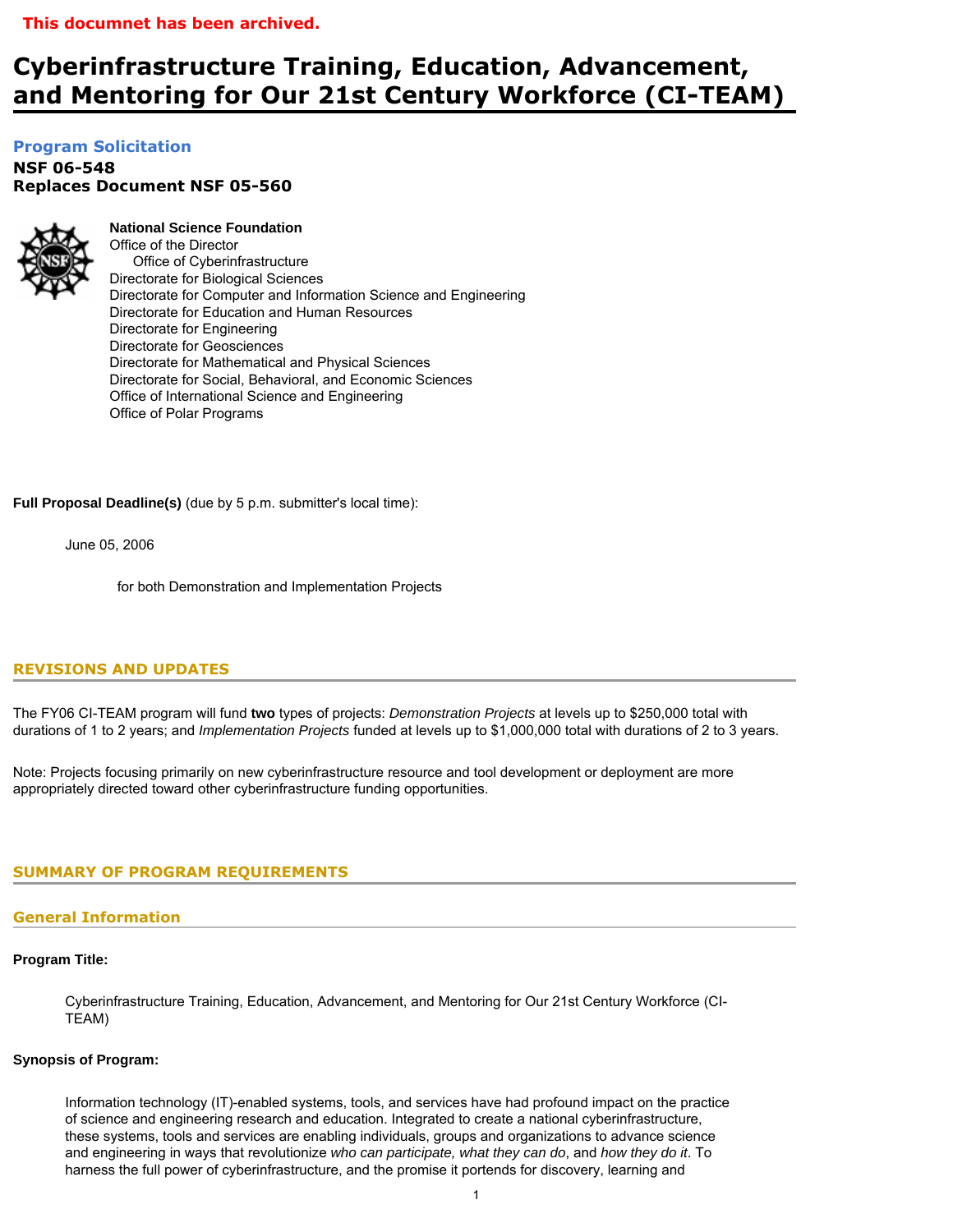innovation across and within all areas of science and engineering, requires focused investments in the preparation of a science and engineering workforce with the knowledge and skills needed to create, advance and take advantage of cyberinfrastructure over the long-term.

The CI-TEAM program supports projects that position the national science and engineering community to engage in research and education activities promoting and leveraging cyberinfrastructure. CI-TEAM awards will:

- Prepare current and future generations of scientists, engineers, and educators to use, support, deploy, develop, and design cyberinfrastructure; and
- Foster inclusion in cyberinfrastructure activities of diverse groups of people and organizations, with particular emphasis on traditionally underrepresented groups.

The FY06 expanded CI-TEAM solicitation seeks **two** types of project proposals, both aimed at the preparation of a diverse, cyberinfrastructure-savvy science and engineering workforce. One type of proposal, the *Demonstration Project,* is exploratory in nature and may be somewhat limited in scope and scale. *Demonstration Projects* have the potential to serve as pathfinders to effective larger-scale implementation activities in the future. The other project type, the *Implementation Project*, is generally larger in scope or scale and draws on prior experience with the activities or the teams proposed. *Implementation Projects* are expected to deliver sustainable learning and workforce development activities that complement ongoing NSF investment in cyberinfrastructure.

Both types of projects consist of collaborations with expertise in multiple disciplines and partnerships between academic institutions of higher learning, secondary schools, government, industry, professional societies, other not-for-profit organizations, and international partners, as appropriate. Other key features of CI-TEAM projects involve leveraging existing or current development efforts in cyberinfrastructure technologies, open software standards, execution and evaluation plans, etc. Following merit review of the proposals received, NSF expects to select for support 8 to 16 *Demonstration Projects* at up to \$250,000 total each and 6 to 8 *Implementation Projects* at up to \$1,000,000 total each that together constitute a rich portfolio of cyberinfrastructure-related workforce development activities.

## **Cognizant Program Officer(s):**

- Miriam Heller, Program Director, Office of the Director, Office of Cyberinfrastructure, 1145 S, telephone: (703) 292- 7025, fax: (703) 292-9060, email: [mheller@nsf.gov](mailto:mheller@nsf.gov)
- Manfred D. Zorn, Program Director, Directorate for Biological Sciences, Division of Biological Infrastructure, 615 N, telephone: (703) 292-8470, email: [mzorn@nsf.gov](mailto:mzorn@nsf.gov)
- Janice Cuny, Program Director, Directorate for Computer & Information Science & Engineering, Division of Computer and Network Systems, 1175 N, telephone: (703) 292-8950, fax: (703) 292-9010, email: [jcuny@nsf.gov](mailto:jcuny@nsf.gov)
- Lee L. Zia, Lead Program Director (MATH), Directorate for Education & Human Resources, Division of Undergraduate Education, 835 N, telephone: (703) 292-5140, fax: (703) 292-9046, email: [lzia@nsf.gov](mailto:lzia@nsf.gov)
- Robert L. Norwood, Program Director, Directorate for Engineering, Division of Engineering Education & Centers, 585 N, telephone: (703) 292-7079, email: [rnorwood@nsf.gov](mailto:rnorwood@nsf.gov)
- Jill Leslie Karsten, Program Director for Diversity and Education, Directorate for Geosciences, 705 N, telephone: (703) 292-8500, fax: (703) 292-9042, email: [jkarsten@nsf.gov](mailto:jkarsten@nsf.gov)
- Randal Ruchti, Program Director, Directorate for Mathematical & Physical Sciences, Division of Physics, 1015 N, telephone: (703) 292-7392, fax: (703) 292-9078, email: [rruchti@nsf.gov](mailto:rruchti@nsf.gov)
- Melinda Laituri, Program Director, Directorate for Social, Behavioral & Economic Sciences, Division of Behavioral and Cognitive Sciences, 995 N, telephone: (703) 292-4995, fax: (703) 292-9068, email: [mlaituri@nsf.gov](mailto:mlaituri@nsf.gov)
- Frank P. Scioli, Jr., Program Director (On-Detail to OD/OCI), Directorate for Social, Behavioral & Economic Sciences, Division of Social and Economic Sciences, 1145 S, telephone: (703) 292-8970, fax: (703) 292-9060, email: [fscioli@nsf.gov](mailto:fscioli@nsf.gov)
- Harold J. Stolberg, Regional Coordinator, Office of the Director, Office of International Science and Engineering, 935 N, telephone: (703) 292-8706, fax: (703) 292-9175, email: [hstolber@nsf.gov](mailto:hstolber@nsf.gov)
- Bernhard Lettau, Ocean & Climate System Program Manager, Office of the Director, Office of Polar Programs, 755 S, telephone: (703) 292-8033, fax: (703) 292-9079, email: [blettau@nsf.gov](mailto:blettau@nsf.gov)

## **Applicable Catalog of Federal Domestic Assistance (CFDA) Number(s):**

- 47.075 --- Social, Behavioral and Economic Sciences
- 47.078 --- Office of Polar Programs
- 47.049 --- Mathematical and Physical Sciences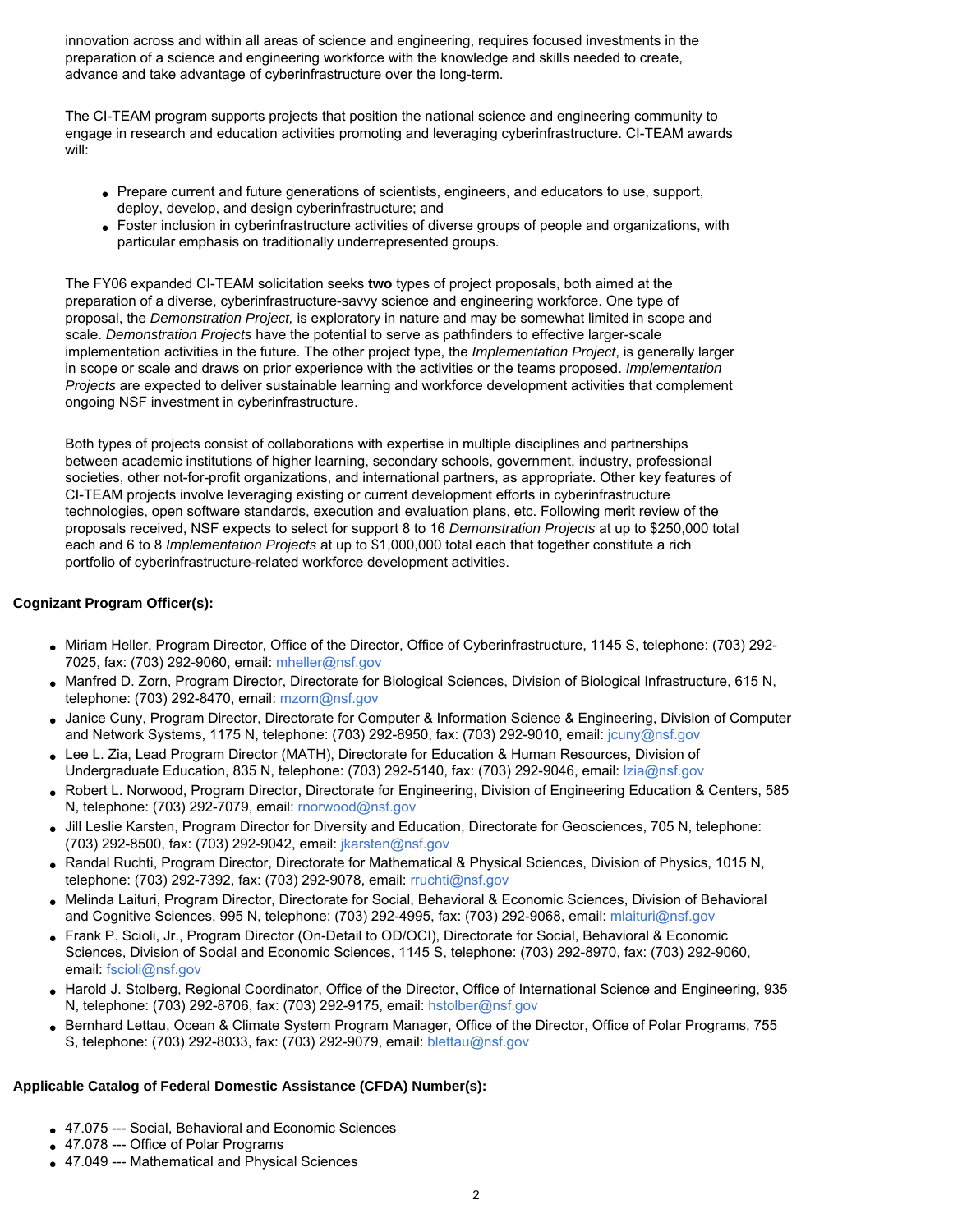- 47.079 --- International Science and Engineering (OISE)
- $\bullet$  47.050 --- Geosciences
- $47.041 -- Engineering$
- 47.076 --- Education and Human Resources
- 47.070 --- Computer and Information Science and Engineering
- 47.074 --- Biological Sciences
- 47.080 --- Office of Cyberinfrastructure

# **Eligibility Information**

- **Organization Limit:** The categories of proposers identified in the Grant Proposal Guide (GPG) are eligible to submit *Demonstration Project* proposals under this program solicitation. However, for *Implementation Projects*, the proposing organization of a non-collaborative project or the lead partner in a collaborative project must be a degreegranting, academic institution of higher learning located in the U.S., its territories or possessions. Eligible non-lead partners in collaborative *Implementation Project* proposals are those identified in the GPG.
- **PI Eligibility Limit:** Principal Investigators (PIs), co-PIs, other senior personnel or investigators involved in FY05 CI-TEAM *Demonstration Projects* funded by NSF are eligible to submit *Demonstration* or *Implementation Projects* to the FY06 CI-TEAM competition, but will be expected to comply with NSF's requirement to report results from prior funding. FY05 CI-TEAM grants are not a prerequisite for submission to the FY06 CI-TEAM competition in either category.
- **Limit on Number of Proposals:** An organization may submit only one proposal (either a CI-TEAM Implementation or Demonstration Project) as the lead organization in response to this solicitation. There is no limit to the number of proposals on which an organization may appear as a subawardee or as a non-lead organization.

## **Award Information**

- **Anticipated Type of Award:** Standard or Continuing Grant or Cooperative Agreement
- **Estimated Number of Awards:** 16 to 22 Overall ranges are not simple additions of ranges given for Demonstration and Implementation Projects since award sizes may vary markedly by project type. Please see Section IV.
- **Anticipated Funding Amount:** \$10,000,000 pending the availability of funds and quality of proposals.

## **Proposal Preparation and Submission Instructions**

## **A. Proposal Preparation Instructions**

● **Full Proposal Preparation Instructions:** This solicitation contains information that supplements the standard Grant Proposal Guide (GPG) proposal preparation guidelines. Please see the full text of this solicitation for further information.

## **B. Budgetary Information**

- Cost Sharing Requirements: Cost Sharing is not required by NSF.
- **Indirect Cost (F&A) Limitations: Not Applicable.**
- **Other Budgetary Limitations: Not Applicable.**

## **C. Due Dates**

● **Full Proposal Deadline Date(s)** (due by 5 p.m. submitter's local time): June 05, 2006

for both Demonstration and Implementation Projects

## **Proposal Review Information**

● **Merit Review Criteria:** National Science Board approved criteria. Additional merit review considerations apply. Please see the full text of this solicitation for further information.

## **Award Administration Information**

● **Award Conditions:** Standard NSF award conditions apply.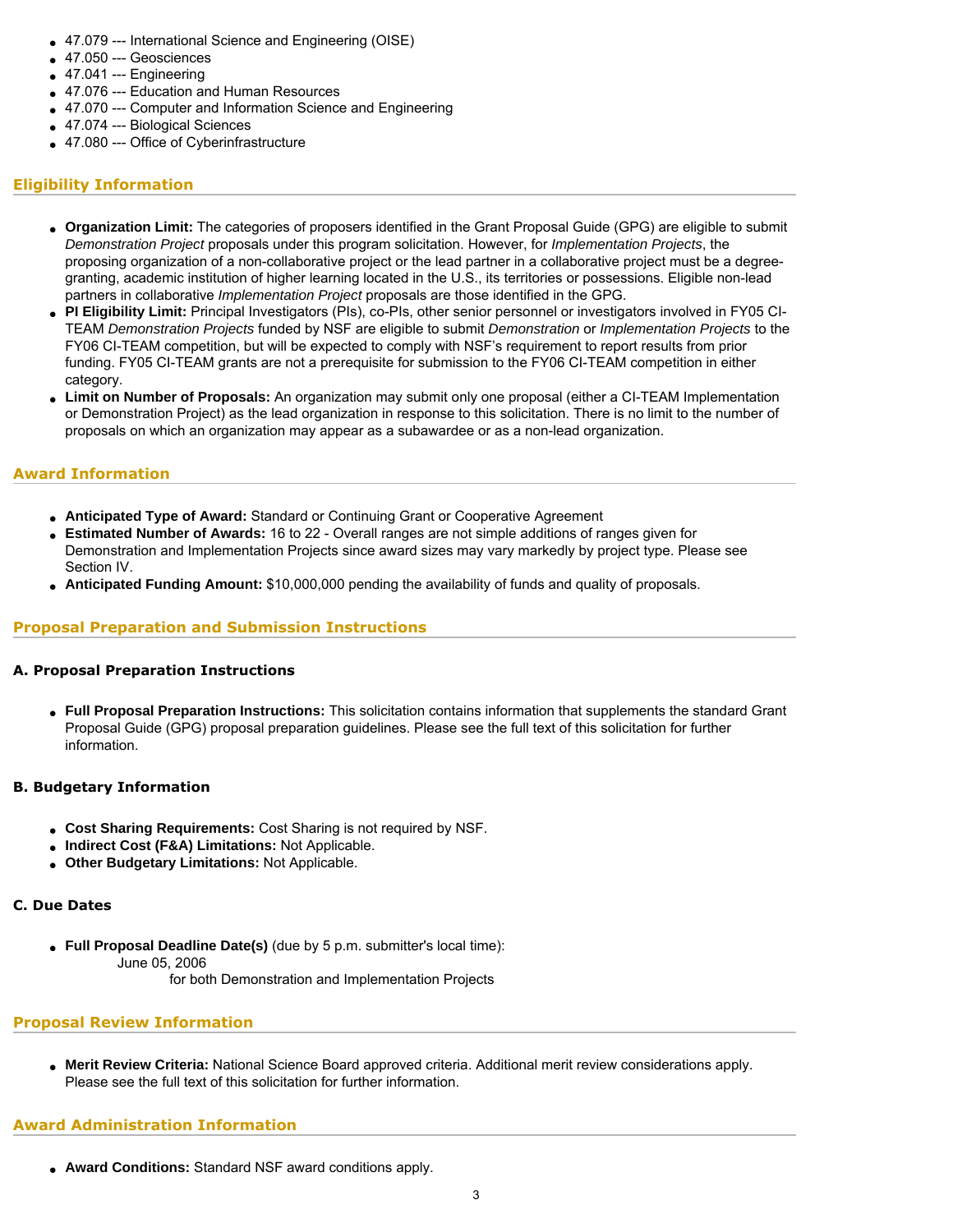• **Reporting Requirements:** Standard NSF reporting requirements apply.

#### <span id="page-3-0"></span>**TABLE OF CONTENTS**

#### **[Summary of Program Requirements](#page-0-0)**

- I. **[Introduction](#page-3-1)**
- II. **[Program Description](#page-4-0)**
- III. **[Eligibility Information](#page-5-0)**
- IV. **[Award Information](#page-6-0)**

#### V. **[Proposal Preparation and Submission Instructions](#page-6-1)**

- A. [Proposal Preparation Instructions](#page-6-1)
- B. [Budgetary Information](#page-7-0)
- C. [Due Dates](#page-7-1)
- D. [FastLane Requirements](#page-7-2)

#### VI. **[Proposal Review Information](#page-7-3)**

- A. [NSF Proposal Review Process](#page-7-4)
- B. [Review Protocol and Associated Customer Service Standard](#page-9-0)

## VII. **[Award Administration Information](#page-9-1)**

- A. [Notification of the Award](#page-9-2)
- B. [Award Conditions](#page-9-3)
- C. [Reporting Requirements](#page-10-0)
- VIII. **[Contacts for Additional Information](#page-10-1)**
- <span id="page-3-1"></span>IX. **[Other Programs of Interest](#page-11-0)**

## **I. INTRODUCTION**

The practice of science and engineering at the research frontier has changed markedly in recent years, owing in large measure to the impact of increasingly powerful and pervasive information technology (IT). Today, simulation and modeling are as important to discovery and innovation as are theory and experimentation. Advances in sensor technology and the availability of affordable mass data storage devices have enabled the collection, creation, and federation of large, complex datasets which in turn are revealing exciting new research and education opportunities. At the same time, pervasive networking technology is enriching collaborations and providing broad and increased access to a multitude of scientific resources. These advances in IT are also revealing transformational opportunities to promote and advance learning, to expand and make use of discoveries in human cognition, and to enable distributed learning through enhanced access and peer-to-peer technologies.

Integrated to create a national cyberinfrastructure, these IT systems, tools and services are enabling individuals, groups and organizations to advance science and engineering in ways that revolutionize *who can participate, what they can do*, and *how they do it*. In fact, ambitious cyberinfrastructure-related projects are already emerging in many science and engineering communities, including all domains served by NSF directorates and offices. These projects are building a cyberinfrastructure that links people, organizations, information, instrumentation and services on a global scale. While this cyberinfrastructure is providing the productivity enhancements we have come to expect with each new generation of IT, it is also empowering research communities to undertake bold new lines of inquiry. These may be founded on traditional cyberinfrastructure components such as supercomputers, clusters, and workstations, as well as emerging cyberinfrastructure elements such as observing and sensing systems, intelligent and remotely operable instrumentation, collaboratories, federated data archives, and digital libraries. (See [www.nsf.gov/ci-team](http://www.nsf.gov/ci-team) for websites detailing cyberinfrastructure projects and activities.)

To harness the full power of cyberinfrastructure, and the promise it portends for discovery, learning and innovation across and within all areas of science and engineering, requires sustained investments in the preparation of a science and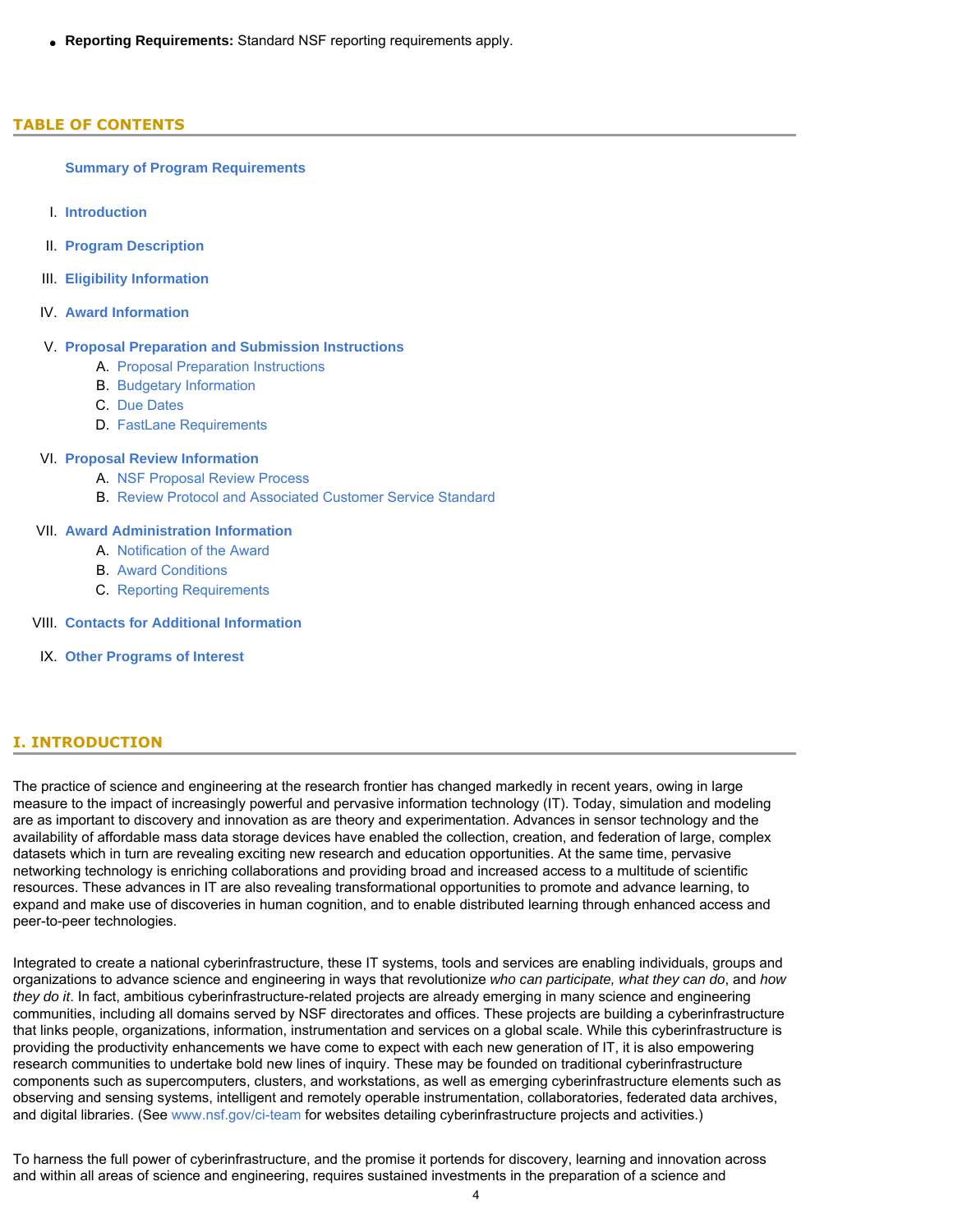<span id="page-4-0"></span>engineering workforce with the knowledge and skills needed to create, advance and take advantage of cyberinfrastructure over the long-term. The CI-TEAM program has been developed to help meet this need.

# **II. PROGRAM DESCRIPTION**

This solicitation supports *Demonstration* and *Implementation Projects* aimed at positioning the national science and engineering community to more effectively engage in national and global research and education activities that promote and leverage cyberinfrastructure. CI-TEAM awards will:

- Prepare current and future generations of scientists, engineers, and educators to use, support, deploy, develop, and design cyberinfrastructure; and
- Foster inclusion in cyberinfrastructure activities, of diverse groups of people and organizations, with particular emphasis on traditionally underrepresented groups.

The preparation of a diverse science and engineering workforce with appropriate IT knowledge and skills is essential to inform the design, development, deployment, support, and widespread use of state-of-the-art cyberinfrastructure. This includes individuals interested in or pursuing IT careers as well as a broad spectrum of current and future scientists and engineers who will be key to the effective use of cyberinfrastructure and its impact in advancing science and engineering research and education.

#### **A. Project Types**

To achieve these goals, NSF intends to support a portfolio of **two** types of CI-TEAM projects: 1) *Demonstration Projects* and 2) *Implementation Projects*. A description of the similarities and differences between the project types follows.

All CI-TEAM *Demonstration* and *Implementation Projects* share certain key features:

- CI-TEAM goals to develop a diverse cyberinfrastructure workforce and broaden participation of underrepresented groups are clearly addressed by proposed activities;
- Projects are designed for wide replicability and potential scalability to a national level;
- Activities focus primarily on one or more cyberinfrastructure-related science and engineering workforce dimensions: training, education, advancement, and mentoring;
- Project teams are multidisciplinary with expertise in computer science, social science or education complementing disciplinary expertise to infuse robustness and usability into CI-TEAM outcomes;
- Significant impact, dissemination and outreach are built on strong science and engineering-focused partnerships among diverse organizations, including: K-20 academic institutions, not-for-profit organizations such as professional societies and museums; industry; federal, state, and local government agencies or organizations; or international partners, as appropriate;
- Existing or current development efforts in cyberinfrastructure technologies as well as other state-of-the-art NSF investments, both domestic and international, are leveraged to the extent possible (see<http://www.nsf.gov/ci-team> for a sampling of related cyberinfrastructure efforts and other investments);
- Open software standards are adhered to where appropriate and wherever possible; and
- Sound execution and evaluation plans are defined that offer effective project monitoring, management and spin-off opportunities for the future.

(Note: Projects focusing primarily on new cyberinfrastructure resource and tool development or deployment are more appropriately directed toward other cyberinfrastructure funding opportunities.)

*Demonstration* and *Implementation Projects*, however, differ in scope and scale in ways described below.

#### *Demonstration Projects*

The CI-TEAM program seeks *Demonstration Project* proposals that carry out and test the feasibility and effectiveness of preliminary, exploratory activities aimed at preparing a diverse science and engineering workforce with cyberinfrastructure knowledge and skills. New, multidisciplinary team collaborations and partnerships are encouraged. *Demonstration Projects* will seed the CI-TEAM program with new and creative activities, teams, or tool deployments that promise to serve as pathfinders to effective larger-scale implementation activities in the future. *Demonstration Project* design could show promise for future integration with or evolution into an *Implementation Project*. *Demonstration Projects* with outcomes that may be transferred across disciplines are also encouraged.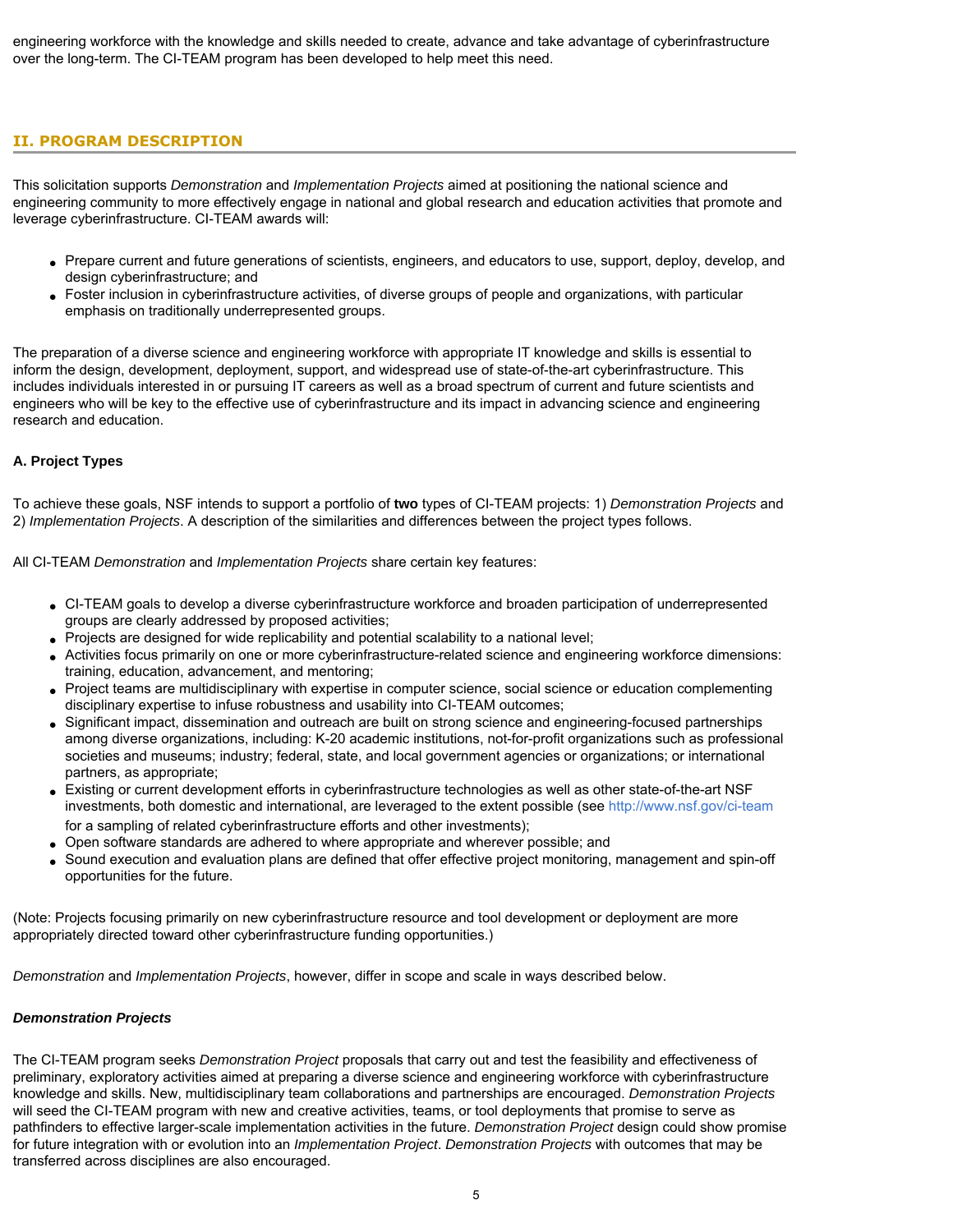#### *Implementation Projects*

The CI-TEAM program also invites larger-scale *Implementation Project* proposals that expand, complement, or otherwise leverage previously tested and assessed activities with potential for successful application in the CI-TEAM program. Such activities may be proposed in concert with other more exploratory activities. The multidisciplinary team should have some history of prior collaboration with demonstrated track records. By building on prior experience with tried-and-true activities, teams or tools, *Implementation Projects* are expected to deliver sustainable learning and workforce development activities that complement ongoing NSF investment in cyberinfrastructure. *Implementation Projects* will assure an increase in the number and diversity of researchers, educators and students trained to utilize, integrate, and support cyberinfrastructure systems and tools in their research and education activities.

*Implementation Projects* must be implemented *over multiple scales or across multiple disciplines* to show continued prospects for replicability and scalability to a national level. For instance, scaled implementation may span geographies, organizations, cyberinfrastructure components, course curricula, etc. The long-term sustainability of *Implementation Projects* must be addressed in the project description.

## **B. Project Activity Ideas for CI-TEAM Projects**

Many facets of cyberinfrastructure and its development and use in science and engineering are relatively new or emerging. Approaches to infusing cyberinfrastructure knowledge and skills into the workforce are similarly evolving. The following examples are *illustrative* of the types of activities that may be undertaken in a CI-TEAM *Implementation* or *Demonstration Project*. They are not meant to be comprehensive nor suggestive of specific projects.

- Mobilizing a community of learning or practice around existing or emerging cyberinfrastructure resources, tools or services;
- Training faculty in two-year or community colleges to use cyberinfrastructure effectively to promote and advance learning and discovery;
- Developing a new science & engineering curriculum founded on a set of courses to educate and train students in the *use of* cyberinfrastructure capabilities such as simulation, modeling, and data driven science;
- Devising new programs in partnership with collection managers and the community at large to develop and mature the career path for data scientists and digital librarians such as those focused on long-lived digital data collections;
- Instructing cyberinfrastructure professionals in the development, deployment and support of cyberinfrastructure services;
- Preparing individuals from groups traditionally underrepresented in science and engineering to participate more fully in the national research enterprise by using cyberinfrastructure resources, tools, or services;
- Engaging new communities, organizations, groups and/or individuals across disciplines, institutions, or continents, in science and engineering through the improved effectiveness of collaboratories;
- Establishing functional coordinating bodies and protocols to facilitate scheduling, access, and use of remote instrumentation for classroom use domestically and abroad;
- Reinforcing activities to learn how to use, advance, and create cyberinfrastructure with novel mentoring mechanisms;
- Exploring the complementary roles that for-profit and not for-profit organizations play in supporting and sustaining cyberinfrastructure and the cyberinfrastructure workforce; and
- Instituting training on best practices in safety, security, trust and ethics in cyberspace to complement cyberinfrastructure resource and tool use and development in other CI-TEAM activities.

Abstracts of CI-TEAM *Demonstration Projects* funded in FY05 can be found at [http://www.nsf.gov/funding/pgm\\_summ.jsp?](http://www.nsf.gov/funding/pgm_summ.jsp?pims_id=12782&org=OCI&from=fund) [pims\\_id=12782&org=OCI&from=fund](http://www.nsf.gov/funding/pgm_summ.jsp?pims_id=12782&org=OCI&from=fund).

Additional information on cyberinfrastructure can be found in the report of the *National Science Foundation Advisory Panel on Cyberinfrastructure* ([http://www.cise.nsf.gov/sci/reports/atkins.pdf\).](http://www.cise.nsf.gov/sci/reports/atkins.pdf)

## <span id="page-5-0"></span>**III. ELIGIBILITY INFORMATION**

The categories of proposers identified in the Grant Proposal Guide (GPG) are eligible to submit *Demonstration Project*  proposals under this program solicitation. However, for *Implementation Projects*, the proposing organization of a noncollaborative project or the lead partner in a collaborative project must be a degree-granting, academic institution of higher learning located in the U.S., its territories or possessions. Eligible non-lead partners in collaborative *Implementation Project*  proposals are those identified in the GPG.

Principal Investigators (PIs), co-PIs, other senior personnel or investigators involved in FY05 CI-TEAM Demonstration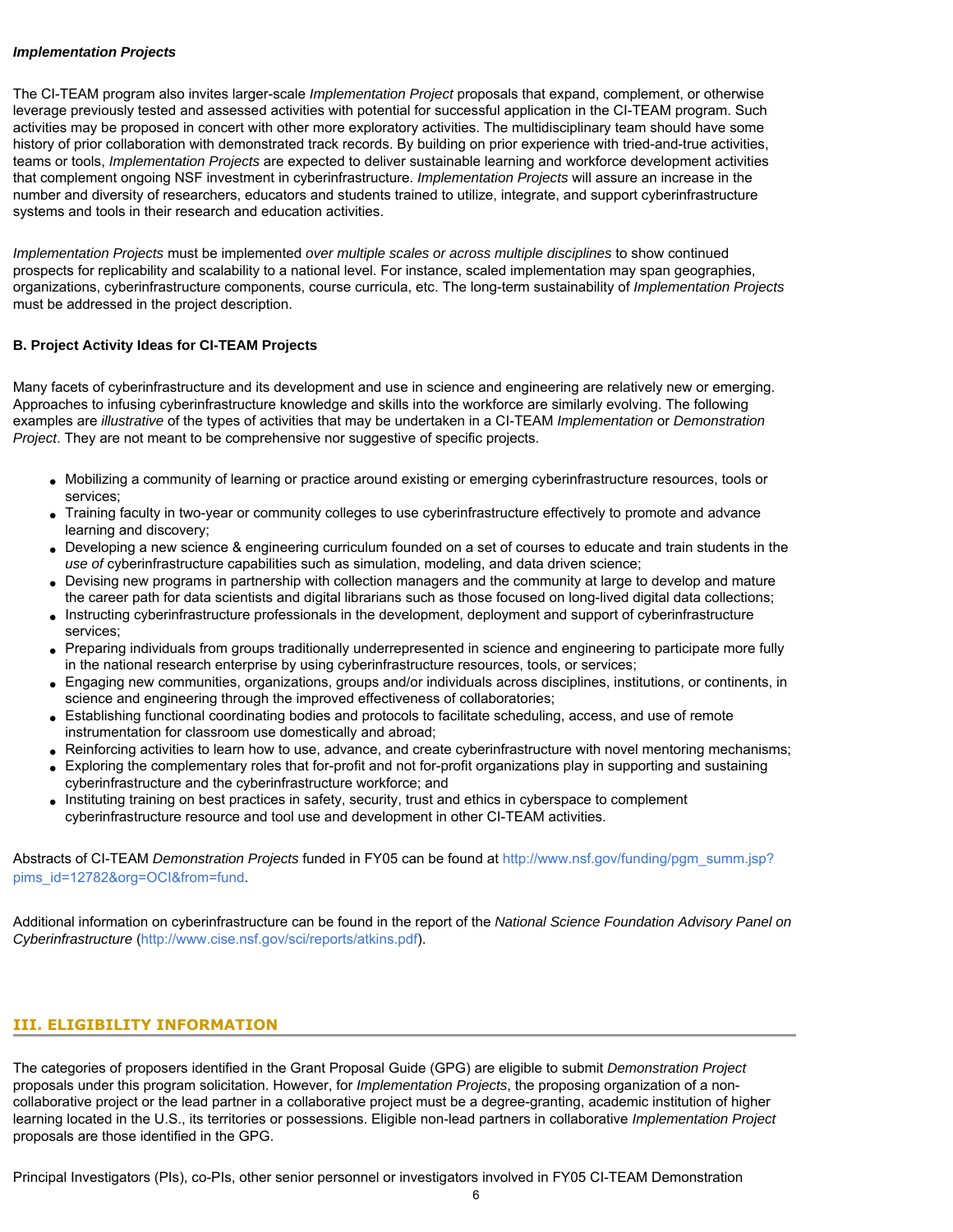Projects funded by NSF are eligible to submit Demonstration or Implementation Projects to the FY06 CI-TEAM competition, but will be expected to comply with NSF's requirement to report results from prior funding. FY05 CI-TEAM grants are not a prerequisite for submission to the FY06 CI-TEAM competition in either category.

An organization may submit only one proposal (either CI-TEAM Implementation or Demonstration Project) as the lead organization in response to this solicitation. There is no limit to the number of proposals on which an organization may appear as a subawardee or as a non-lead organization.

## <span id="page-6-0"></span>**IV. AWARD INFORMATION**

It is anticipated that 8 to 16 *Demonstration Project* awards and 6 to 8 *Implementation Project* awards will be made as either standard or continuing grants or cooperative agreements. Under this solicitation, individual *Demonstration Projects*, including all subawards and/or collaborative proposals, may request funding up to \$250,000 total over a project duration of 1 to 2 years; individual *Implementation Projects*, including all subawards and/or collaborative proposals, may request funding up to \$1,000,000 total over a project duration of 2 to 3 years. It is expected that between 16 and 22 project awards will be made, reflecting the topical mix, the relative numbers and quality of Demonstration and Implementation Projects submitted and total funding for this program estimated at \$10,000,000 in FY06, subject to the availability of funds. (Note: the total number of projects expected to be awarded is not a simple sum of the estimated number ranges of *Demonstration* and *Implementation Projects* since award sizes vary significantly with project type.)

## <span id="page-6-1"></span>**V. PROPOSAL PREPARATION AND SUBMISSION INSTRUCTIONS**

## **A. Proposal Preparation Instructions**

#### **Full Proposal Instructions:**

Proposals submitted in response to this program announcement/solicitation should be prepared and submitted in accordance with the general guidelines contained in the NSF *Grant Proposal Guide* (GPG). The complete text of the GPG is available electronically on the NSF Website at: [http://www.nsf.gov/publications/pub\\_summ.jsp?ods\\_key=gpg](http://www.nsf.gov/publications/pub_summ.jsp?ods_key=gpg). Paper copies of the GPG may be obtained from the NSF Publications Clearinghouse, telephone (703) 292-7827 or by e-mail from [pubs@nsf.gov.](mailto:pubs@nsf.gov)

The following information supplements the standard Grant Proposal Guide (GPG) proposal preparation guidelines.

#### **Project Description**

The Project Description section for *Demonstration Projects must be no more than 15 pages in length.*

The Project Description section for *Implementation Projects must be no more than 18 pages in length* including up to three pages elaborating a more complete management and collaboration plan*.*

The Project Description for either a *Demonstration or Implementation Project* should contain the following sections*:*

- Vision and goals, for *Demonstration Project* proposals a description of the potential of the project proposed to be replicable and scalable to a more systemic level of effort; or for *Implementation Project* proposals — the actual multiple scales or application domains expected to be spanned;
- Implementation plan including a description of 1) the CI-TEAM activities in terms of how they draw on and differ from existing, similar approaches; 2) any existing or current development efforts in cyberinfrastructure investments these activities leverage; and 3) milestones;
- Management and collaboration plan that describes the complementary roles and contributions of each of the project PIs, co-PIs and other senior personnel in carrying out the implementation plan, as well as overall project management explaining coordination mechanisms across institutions and/or disciplines (e.g., regular meetings, teleor video-conferencing, collaboration software, etc.). *Implementation proposals* must describe potential mechanisms and partnerships that will lead to the long-term sustainability of CI-TEAM project;
- Evaluation plan with clearly defined qualitative and quantitative metrics for workforce development (to the extent possible for *Demonstration Projects*) to be used to guide implementation as well as to assess the overall effectiveness of the project in achieving its goals of developing a diverse cyberinfrastructure workforce;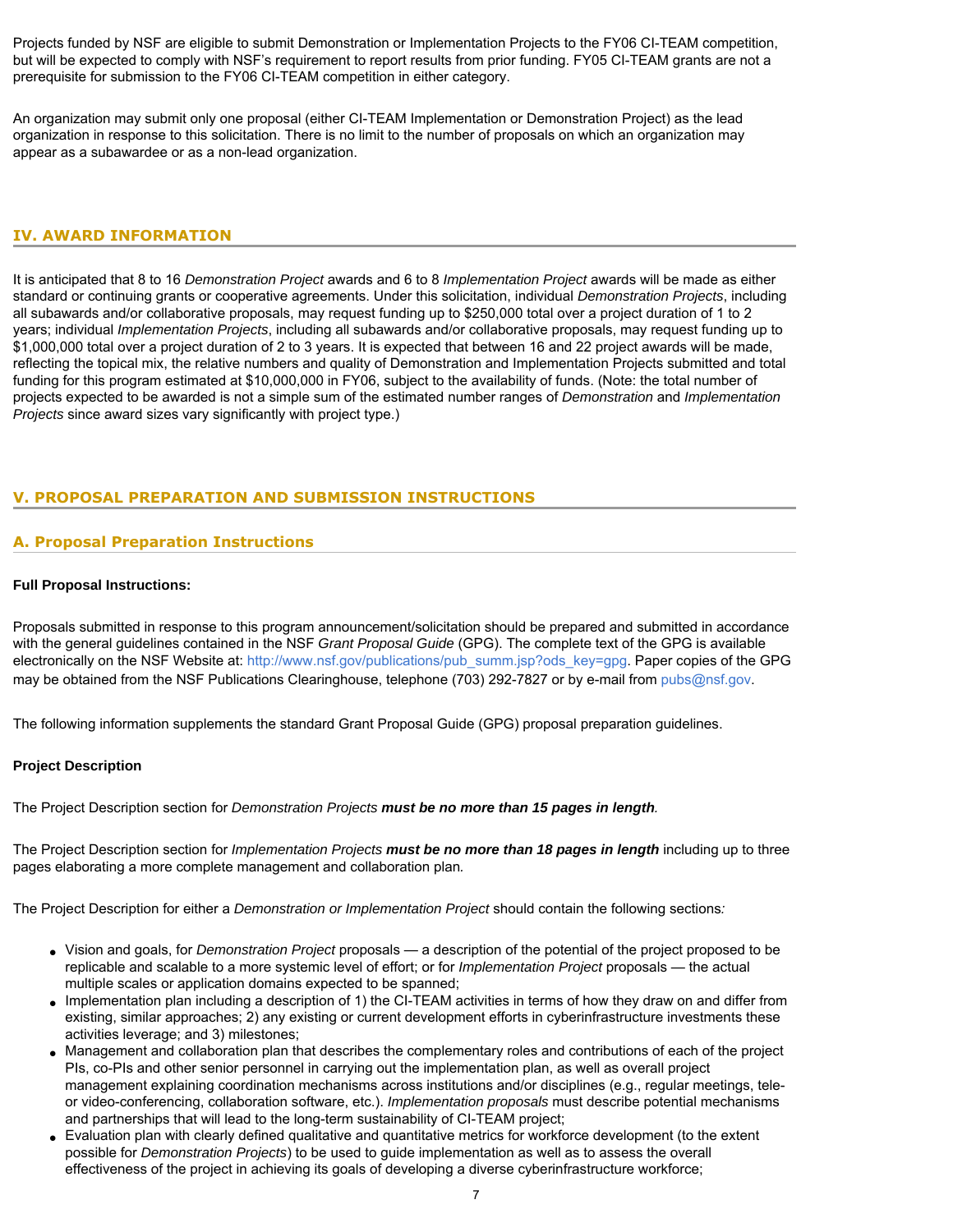- Dissemination plan with estimates of the impact on students, faculty, and others reached, to ensure that lessons learned, both those leading to success and otherwise, are shared with the national community; and
- Budget requesting funds consistent with the scope and scale of the project activities. NSF will arrange a grantees meeting in the Washington, DC area. PI travel to one or more grantees meetings should be factored into the budget and should be consistent with the scope of the proposed project.

For activities involving cyberinfrastructure tools, the proposal should explain the existing user base as well as the user benefits and growth anticipated to result from proposed CI-TEAM activities. Open source software (including community development efforts) and distribution methods are strongly encouraged.

#### **Proposal Cover Sheet**

Proposals must identify the type of proposal submitted by inserting at the beginning of the title either "CI-TEAM Demonstration Project" or "CI-TEAM Implementation Project."

Proposers are reminded to identify the program announcement/solicitation number (06-548) in the program announcement/ solicitation block on the proposal Cover Sheet. Compliance with this requirement is critical to determining the relevant proposal processing guidelines. Failure to submit this information may delay processing.

## <span id="page-7-0"></span>**B. Budgetary Information**

#### **Cost Sharing:**

Cost sharing is not required by NSF in proposals submitted under this Program Solicitation.

#### <span id="page-7-1"></span>**C. Due Dates**

Proposals must be submitted by the following date(s):

**Full Proposal Deadline(s)** (due by 5 p.m. submitter's local time):

June 05, 2006 for both Demonstration and Implementation Projects

#### <span id="page-7-2"></span>**D. FastLane Requirements**

Proposers are required to prepare and submit all proposals for this announcement/solicitation through the FastLane system. Detailed instructions for proposal preparation and submission via FastLane are available at: [https://www.fastlane.nsf.gov/a1/](https://www.fastlane.nsf.gov/a1/newstan.htm) [newstan.htm.](https://www.fastlane.nsf.gov/a1/newstan.htm) For FastLane user support, call the FastLane Help Desk at 1-800-673-6188 or e-mail [fastlane@nsf.gov.](mailto:fastlane@nsf.gov) The FastLane Help Desk answers general technical questions related to the use of the FastLane system. Specific questions related to this program announcement/solicitation should be referred to the NSF program staff contact(s) listed in Section VIII of this announcement/solicitation.

*Submission of Electronically Signed Cover Sheets*. The Authorized Organizational Representative (AOR) must electronically sign the proposal Cover Sheet to submit the required proposal certifications (see Chapter II, Section C of the [Grant Proposal](http://www.nsf.gov/publications/pub_summ.jsp?ods_key=gpg) [Guide](http://www.nsf.gov/publications/pub_summ.jsp?ods_key=gpg) for a listing of the certifications). The AOR must provide the required electronic certifications within five working days following the electronic submission of the proposal. Proposers are no longer required to provide a paper copy of the signed Proposal Cover Sheet to NSF. Further instructions regarding this process are available on the FastLane Website at: [http://](http://www.fastlane.nsf.gov/) [www.fastlane.nsf.gov](http://www.fastlane.nsf.gov/)

## <span id="page-7-4"></span><span id="page-7-3"></span>**VI. PROPOSAL REVIEW INFORMATION**

#### **A. NSF Proposal Review Process**

Reviews of proposals submitted to NSF are solicited from peers with expertise in the substantive area of the proposed research or education project. These reviewers are selected by Program Officers charged with the oversight of the review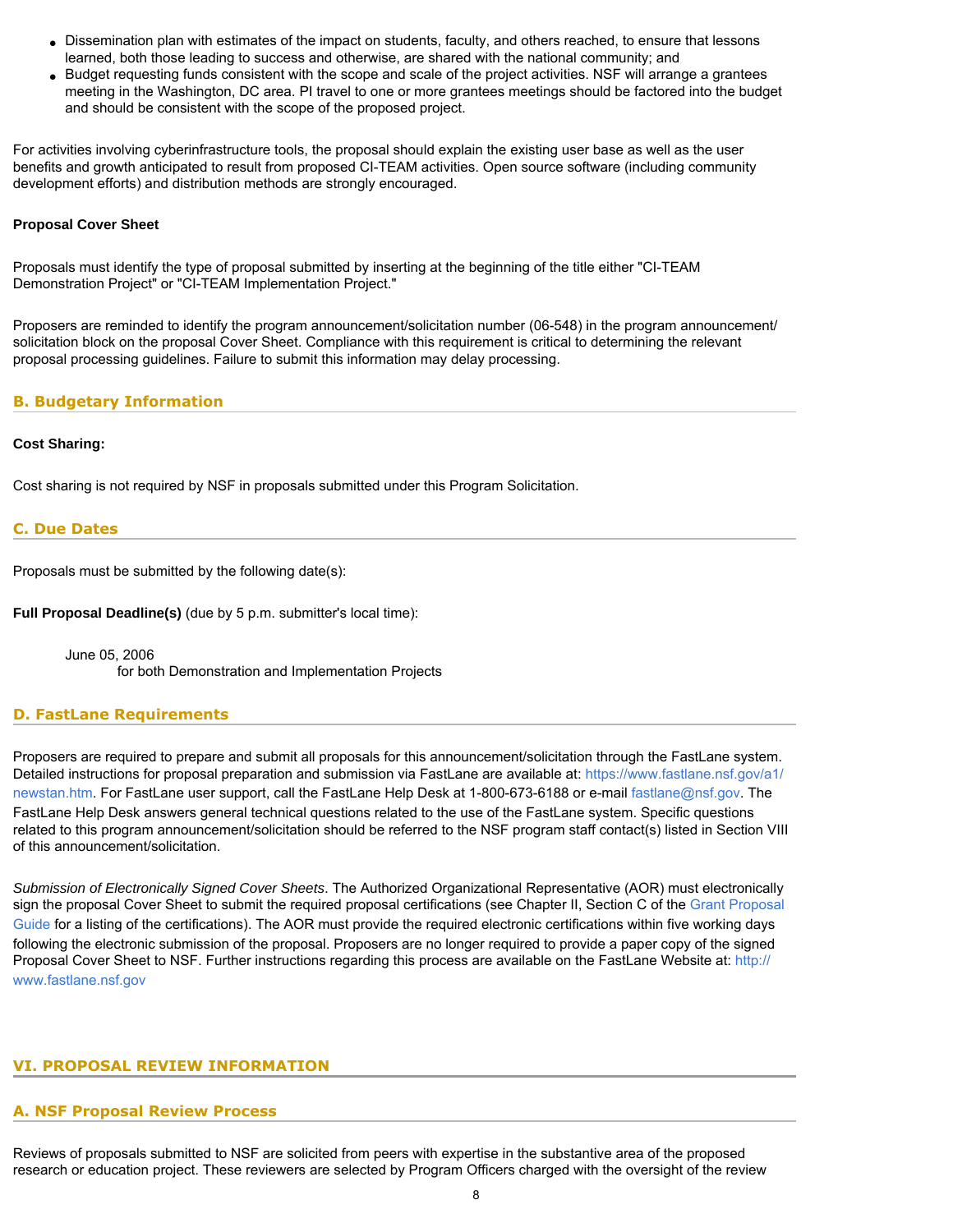process. NSF invites the proposer to suggest, at the time of submission, the names of appropriate or inappropriate reviewers. Care is taken to ensure that reviewers have no conflicts with the proposer. Special efforts are made to recruit reviewers from non-academic institutions, minority-serving institutions, or adjacent disciplines to that principally addressed in the proposal.

The National Science Board approved revised criteria for evaluating proposals at its meeting on March 28, 1997 [\(NSB 97-](http://www.nsf.gov/publications/pub_summ.jsp?ods_key=nsb9772) [72\)](http://www.nsf.gov/publications/pub_summ.jsp?ods_key=nsb9772). All NSF proposals are evaluated through use of the two merit review criteria. In some instances, however, NSF will employ additional criteria as required to highlight the specific objectives of certain programs and activities.

On July 8, 2002, the NSF Director issued [Important Notice 127,](http://www.nsf.gov/publications/pub_summ.jsp?ods_key=iin127) Implementation of new Grant Proposal Guide Requirements Related to the Broader Impacts Criterion. This Important Notice reinforces the importance of addressing both criteria in the preparation and review of all proposals submitted to NSF. NSF continues to strengthen its internal processes to ensure that both of the merit review criteria are addressed when making funding decisions.

In an effort to increase compliance with these requirements, the January 2002 issuance of the GPG incorporated revised proposal preparation guidelines relating to the development of the Project Summary and Project Description. Chapter II of the GPG specifies that Principal Investigators (PIs) must address both merit review criteria in separate statements within the onepage Project Summary. This chapter also reiterates that broader impacts resulting from the proposed project must be addressed in the Project Description and described as an integral part of the narrative.

Effective October 1, 2002, NSF will return without review proposals that do not separately address both merit review criteria within the Project Summary. It is believed that these changes to NSF proposal preparation and processing guidelines will more clearly articulate the importance of broader impacts to NSF-funded projects.

The two National Science Board approved merit review criteria are listed below (see the [Grant Proposal Guide](http://www.nsf.gov/publications/pub_summ.jsp?ods_key=gpg) Chapter III.A for further information). The criteria include considerations that help define them. These considerations are suggestions and not all will apply to any given proposal. While proposers must address both merit review criteria, reviewers will be asked to address only those considerations that are relevant to the proposal being considered and for which he/she is qualified to make judgments.

#### **What is the intellectual merit of the proposed activity?**

How important is the proposed activity to advancing knowledge and understanding within its own field or across different fields? How well qualified is the proposer (individual or team) to conduct the project? (If appropriate, the reviewer will comment on the quality of the prior work.) To what extent does the proposed activity suggest and explore creative and original concepts? How well conceived and organized is the proposed activity? Is there sufficient access to resources?

#### **What are the broader impacts of the proposed activity?**

How well does the activity advance discovery and understanding while promoting teaching, training, and learning? How well does the proposed activity broaden the participation of underrepresented groups (e.g., gender, ethnicity, disability, geographic, etc.)? To what extent will it enhance the infrastructure for research and education, such as facilities, instrumentation, networks, and partnerships? Will the results be disseminated broadly to enhance scientific and technological understanding? What may be the benefits of the proposed activity to society?

NSF staff will give careful consideration to the following in making funding decisions:

#### *Integration of Research and Education*

One of the principal strategies in support of NSF's goals is to foster integration of research and education through the programs, projects, and activities it supports at academic and research institutions. These institutions provide abundant opportunities where individuals may concurrently assume responsibilities as researchers, educators, and students and where all can engage in joint efforts that infuse education with the excitement of discovery and enrich research through the diversity of learning perspectives.

#### *Integrating Diversity into NSF Programs, Projects, and Activities*

Broadening opportunities and enabling the participation of all citizens -- women and men, underrepresented minorities, and persons with disabilities -- is essential to the health and vitality of science and engineering. NSF is committed to this principle of diversity and deems it central to the programs, projects, and activities it considers and supports.

#### **Additional Review Criteria**:

In addition to the general criteria described above, peer reviewers and NSF staff will evaluate each proposal according to the CI-TEAM program goals: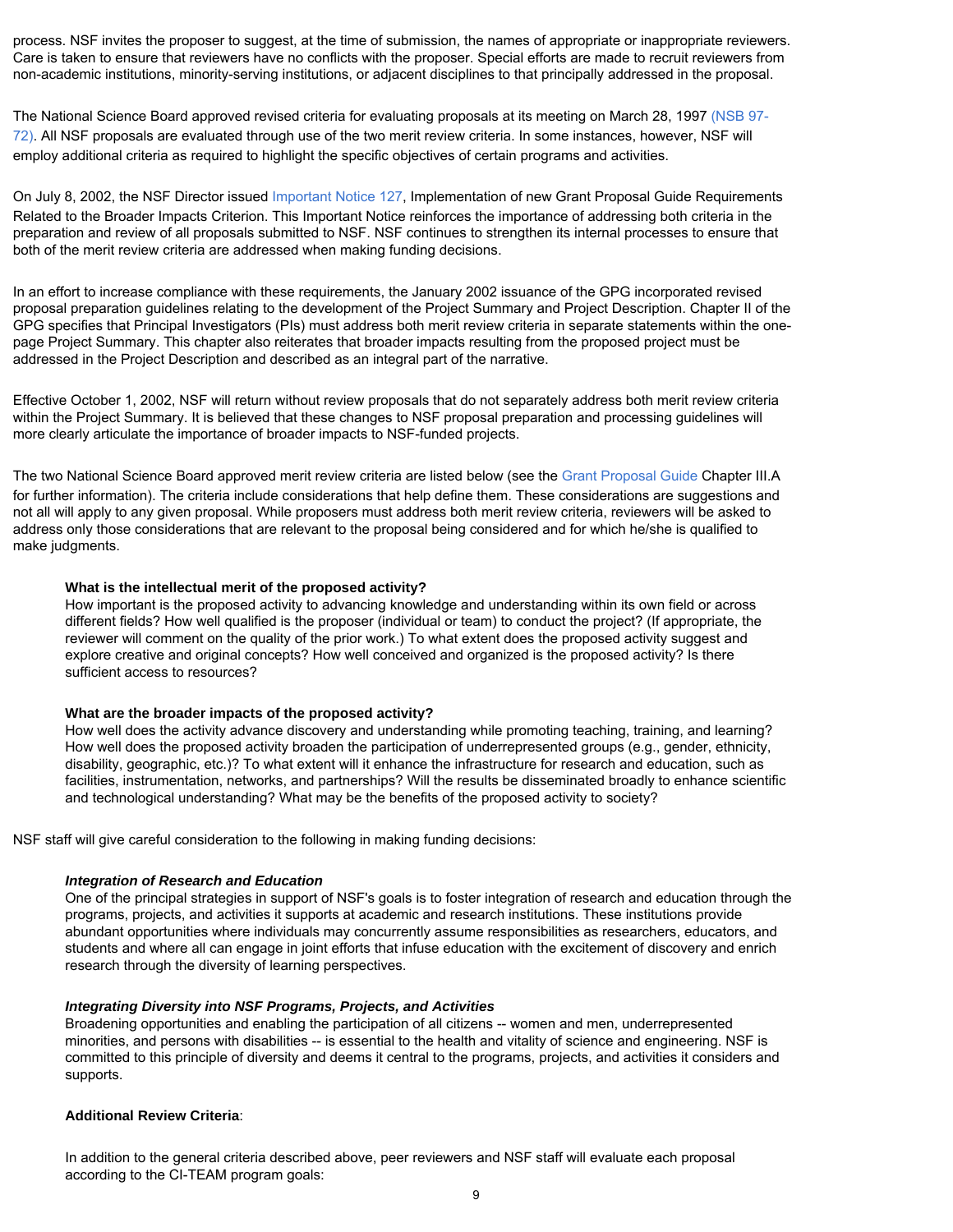- Preparing a diverse science and engineering workforce able to exploit, enhance, and promote *cyberinfrastructure* to advance science and engineering research and education; and
- Broadening the participation of underrepresented groups and organizations in *cyberinfrastructure* activities.

## <span id="page-9-0"></span>**B. Review Protocol and Associated Customer Service Standard**

All proposals are carefully reviewed by at least three other persons outside NSF who are experts in the particular field represented by the proposal. Proposals submitted in response to this announcement/solicitation will be reviewed by Ad Hoc and/or panel review.

Reviewers will be asked to formulate a recommendation to either support or decline each proposal. The Program Officer assigned to manage the proposal's review will consider the advice of reviewers and will formulate a recommendation.

A summary rating and accompanying narrative will be completed and submitted by each reviewer. In all cases, reviews are treated as confidential documents. Verbatim copies of reviews, excluding the names of the reviewers, are sent to the Principal Investigator/Project Director by the Program Director. In addition, the proposer will receive an explanation of the decision to award or decline funding.

NSF is striving to be able to tell proposers whether their proposals have been declined or recommended for funding within six months. The time interval begins on the closing date of an announcement/solicitation, or the date of proposal receipt, whichever is later. The interval ends when the Division Director accepts the Program Officer's recommendation.

In all cases, after programmatic approval has been obtained, the proposals recommended for funding will be forwarded to the Division of Grants and Agreements for review of business, financial, and policy implications and the processing and issuance of a grant or other agreement. Proposers are cautioned that only a Grants and Agreements Officer may make commitments, obligations or awards on behalf of NSF or authorize the expenditure of funds. No commitment on the part of NSF should be inferred from technical or budgetary discussions with a NSF Program Officer. A Principal Investigator or organization that makes financial or personnel commitments in the absence of a grant or cooperative agreement signed by the NSF Grants and Agreements Officer does so at their own risk.

## <span id="page-9-2"></span><span id="page-9-1"></span>**VII. AWARD ADMINISTRATION INFORMATION**

#### **A. Notification of the Award**

Notification of the award is made to *the submitting organization* by a Grants Officer in the Division of Grants and Agreements. Organizations whose proposals are declined will be advised as promptly as possible by the cognizant NSF Program Division administering the program. Verbatim copies of reviews, not including the identity of the reviewer, will be provided automatically to the Principal Investigator. (See section VI.A. for additional information on the review process.)

#### <span id="page-9-3"></span>**B. Award Conditions**

An NSF award consists of: (1) the award letter, which includes any special provisions applicable to the award and any numbered amendments thereto; (2) the budget, which indicates the amounts, by categories of expense, on which NSF has based its support (or otherwise communicates any specific approvals or disapprovals of proposed expenditures); (3) the proposal referenced in the award letter; (4) the applicable award conditions, such as Grant General Conditions (NSF-GC-1); \* or Federal Demonstration Partnership (FDP) Terms and Conditions \* and (5) any announcement or other NSF issuance that may be incorporated by reference in the award letter. Cooperative agreement awards are administered in accordance with NSF Cooperative Agreement Financial and Administrative Terms and Conditions (CA-FATC). Electronic mail notification is the preferred way to transmit NSF awards to organizations that have electronic mail capabilities and have requested such notification from the Division of Grants and Agreements.

Consistent with the requirements of OMB Circular A-16, *Coordination of Geographic Information and Related Spatial Data Activities*, and the Federal Geographic Data Committee, all NSF awards that result in relevant geospatial data must be submitted to Geospatial One-Stop in accordance with the guidelines provided at: www.geodata.gov.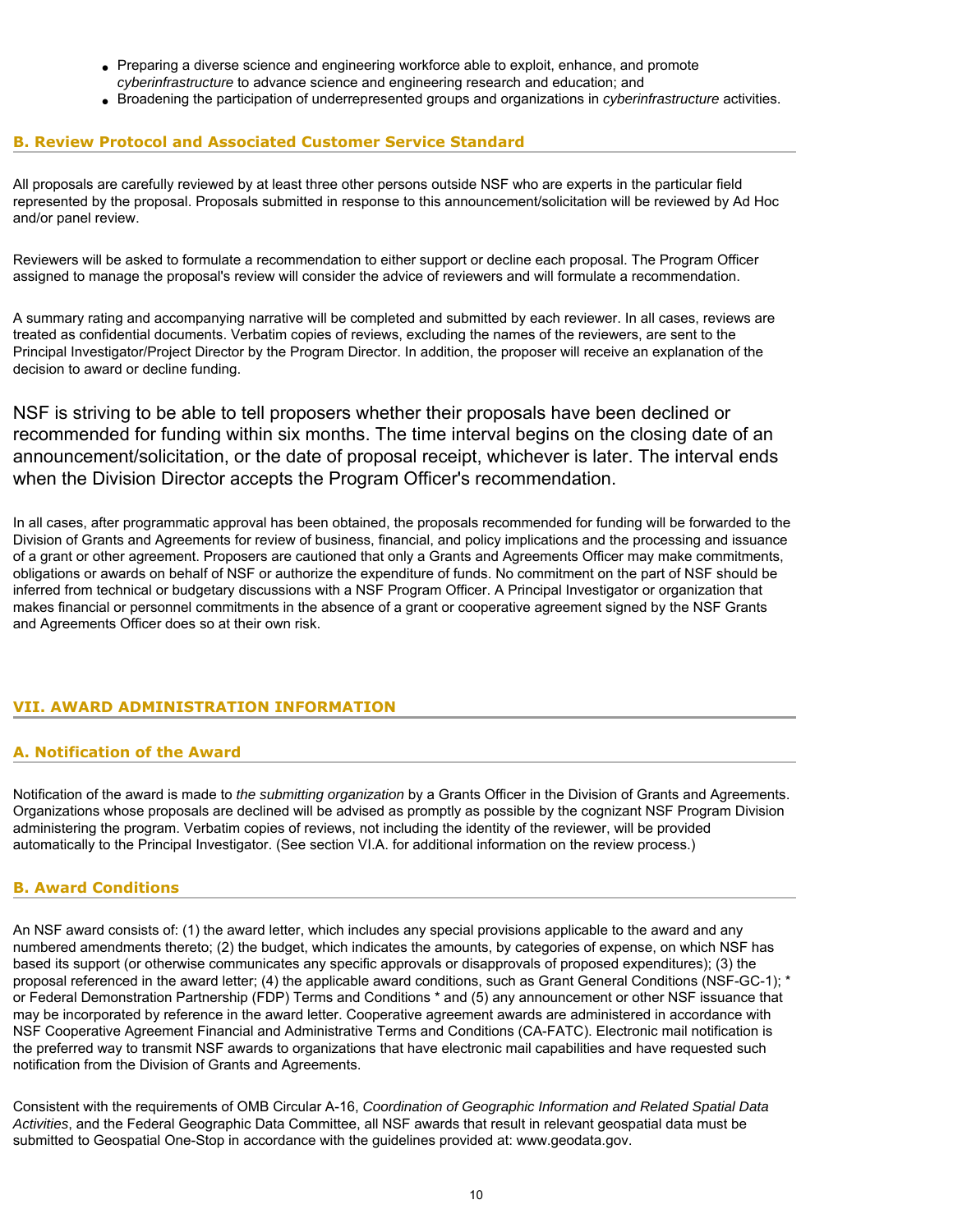More comprehensive information on NSF Award Conditions is contained in the NSF *Grant Policy Manual* (GPM) Chapter II, available electronically on the NSF Website at [http://www.nsf.gov/publications/pub\\_summ.jsp?ods\\_key=gpm](http://www.nsf.gov/publications/pub_summ.jsp?ods_key=gpm). The GPM is also for sale through the Superintendent of Documents, Government Printing Office (GPO), Washington, DC 20402. The telephone number at GPO for subscription information is (202) 512-1800. The GPM may be ordered through the GPO Website at [http://www.gpo.gov/.](http://www.gpo.gov/)

\*These documents may be accessed electronically on NSF's Website at<http://www.nsf.gov/awards/managing/>. Paper copies of these documents may be obtained from the NSF Publications Clearinghouse, telephone (703) 292-7827 or by e-mail from [pubs@nsf.gov](mailto:pubs@nsf.gov).

## <span id="page-10-0"></span>**C. Reporting Requirements**

For all multi-year grants (including both standard and continuing grants), the PI must submit an annual project report to the cognizant Program Officer at least 90 days before the end of the current budget period.

Within 90 days after the expiration of an award, the PI also is required to submit a final project report. Failure to provide final technical reports delays NSF review and processing of pending proposals for the PI and all Co-PIs. PIs should examine the formats of the required reports in advance to assure availability of required data.

PIs are required to use NSF's electronic project reporting system, available through FastLane, for preparation and submission of annual and final project reports. This system permits electronic submission and updating of project reports, including information on project participants (individual and organizational), activities and findings, publications, and other specific products and contributions. PIs will not be required to re-enter information previously provided, either with a proposal or in earlier updates using the electronic system.

# <span id="page-10-1"></span>**VIII. CONTACTS FOR ADDITIONAL INFORMATION**

General inquiries regarding this program should be made to:

- Miriam Heller, Program Director, Office of the Director, Office of Cyberinfrastructure, 1145 S, telephone: (703) 292- 7025, fax: (703) 292-9060, email: [mheller@nsf.gov](mailto:mheller@nsf.gov)
- Manfred D. Zorn, Program Director, Directorate for Biological Sciences, Division of Biological Infrastructure, 615 N, telephone: (703) 292-8470, email: [mzorn@nsf.gov](mailto:mzorn@nsf.gov)
- Janice Cuny, Program Director, Directorate for Computer & Information Science & Engineering, Division of Computer and Network Systems, 1175 N, telephone: (703) 292-8950, fax: (703) 292-9010, email: [jcuny@nsf.gov](mailto:jcuny@nsf.gov)
- Lee L. Zia, Lead Program Director (MATH), Directorate for Education & Human Resources, Division of Undergraduate Education, 835 N, telephone: (703) 292-5140, fax: (703) 292-9046, email: [lzia@nsf.gov](mailto:lzia@nsf.gov)
- Robert L. Norwood, Program Director, Directorate for Engineering, Division of Engineering Education & Centers, 585 N, telephone: (703) 292-7079, email: [rnorwood@nsf.gov](mailto:rnorwood@nsf.gov)
- Jill Leslie Karsten, Program Director for Diversity and Education, Directorate for Geosciences, 705 N, telephone: (703) 292-8500, fax: (703) 292-9042, email: [jkarsten@nsf.gov](mailto:jkarsten@nsf.gov)
- Randal Ruchti, Program Director, Directorate for Mathematical & Physical Sciences, Division of Physics, 1015 N, telephone: (703) 292-7392, fax: (703) 292-9078, email: [rruchti@nsf.gov](mailto:rruchti@nsf.gov)
- Melinda Laituri, Program Director, Directorate for Social, Behavioral & Economic Sciences, Division of Behavioral and Cognitive Sciences, 995 N, telephone: (703) 292-4995, fax: (703) 292-9068, email: [mlaituri@nsf.gov](mailto:mlaituri@nsf.gov)
- Frank P. Scioli, Jr., Program Director (On-Detail to OD/OCI), Directorate for Social, Behavioral & Economic Sciences, Division of Social and Economic Sciences, 1145 S, telephone: (703) 292-8970, fax: (703) 292-9060, email: [fscioli@nsf.gov](mailto:fscioli@nsf.gov)
- Harold J. Stolberg, Regional Coordinator, Office of the Director, Office of International Science and Engineering, 935 N, telephone: (703) 292-8706, fax: (703) 292-9175, email: [hstolber@nsf.gov](mailto:hstolber@nsf.gov)
- Bernhard Lettau, Ocean & Climate System Program Manager, Office of the Director, Office of Polar Programs, 755 S, telephone: (703) 292-8033, fax: (703) 292-9079, email: [blettau@nsf.gov](mailto:blettau@nsf.gov)

For questions related to the use of FastLane, contact:

• Mary Daley, Management Operations Assistant, Office of the Director, Office of Cyberinfrastructure, 1145 S, telephone: (703) 292-8970, fax: (703) 292-9060, email: [mdaley@nsf.gov](mailto:mdaley@nsf.gov)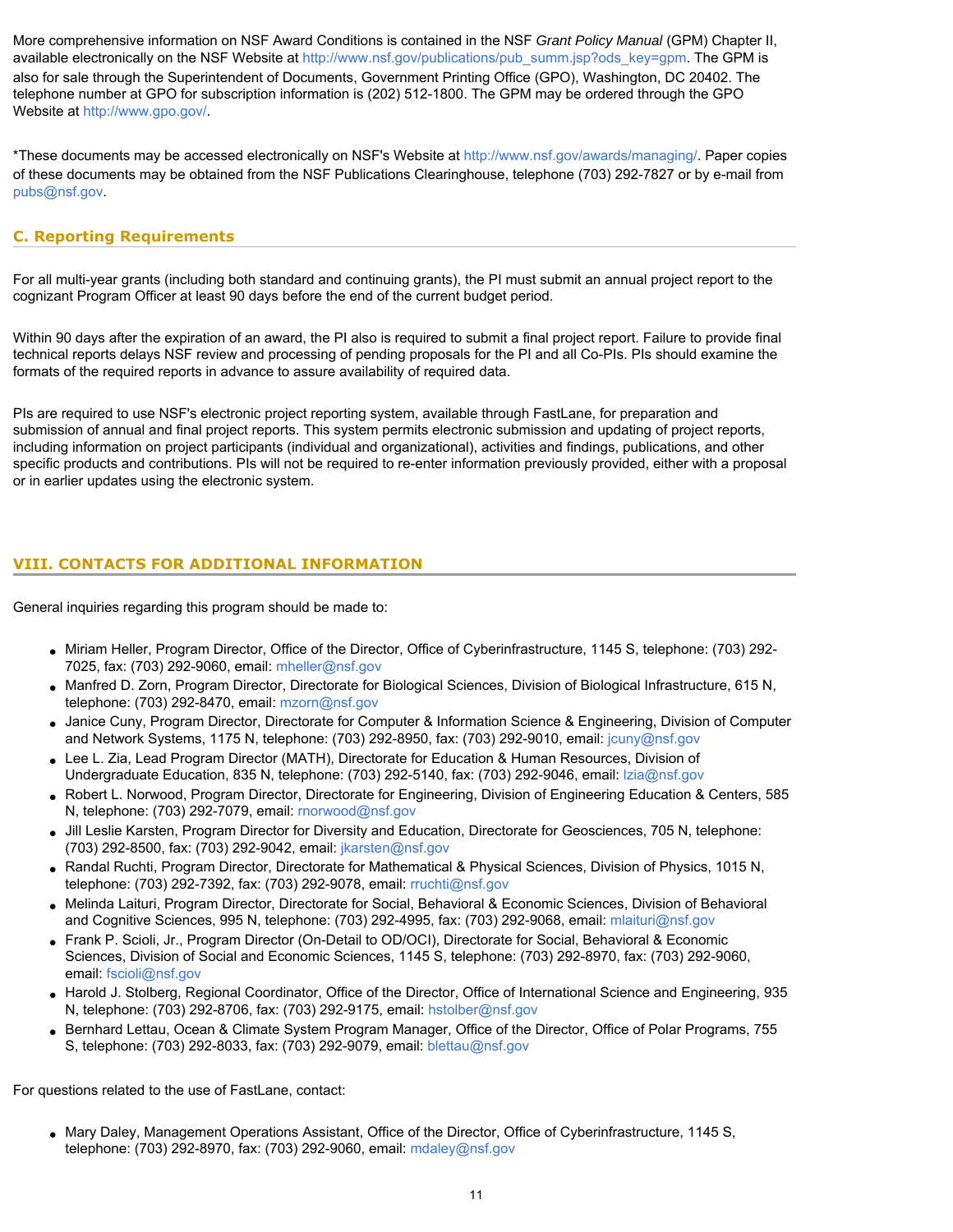#### <span id="page-11-0"></span>**IX. OTHER PROGRAMS OF INTEREST**

The NSF *Guide to Programs* is a compilation of funding for research and education in science, mathematics, and engineering. The NSF *Guide to Programs* is available electronically at<http://www.nsf.gov/cgi-bin/getpub?gp>. General descriptions of NSF programs, research areas, and eligibility information for proposal submission are provided in each chapter.

Many NSF programs offer announcements or solicitations concerning specific proposal requirements. To obtain additional information about these requirements, contact the appropriate NSF program offices. Any changes in NSF's fiscal year programs occurring after press time for the *Guide to Programs* will be announced in the NSF [E-Bulletin](http://www.nsf.gov/home/ebulletin), which is updated daily on the NSF Website at [http://www.nsf.gov/home/ebulletin,](http://www.nsf.gov/home/ebulletin) and in individual program announcements/solicitations. Subscribers can also sign up for NSF's [MyNSF News Service \(http://www.nsf.gov/mynsf/](http://www.nsf.gov/mynsf/)) to be notified of new funding opportunities that become available.

#### **ABOUT THE NATIONAL SCIENCE FOUNDATION**

The National Science Foundation (NSF) funds research and education in most fields of science and engineering. Awardees are wholly responsible for conducting their project activities and preparing the results for publication. Thus, the Foundation does not assume responsibility for such findings or their interpretation.

NSF welcomes proposals from all qualified scientists, engineers and educators. The Foundation strongly encourages women, minorities and persons with disabilities to compete fully in its programs. In accordance with Federal statutes, regulations and NSF policies, no person on grounds of race, color, age, sex, national origin or disability shall be excluded from participation in, be denied the benefits of, or be subjected to discrimination under any program or activity receiving financial assistance from NSF, although some programs may have special requirements that limit eligibility.

*Facilitation Awards for Scientists and Engineers with Disabilities* (FASED) provide funding for special assistance or equipment to enable persons with disabilities (investigators and other staff, including student research assistants) to work on NSF-supported projects. See the GPG Chapter II, Section D.2 for instructions regarding preparation of these types of proposals.

The National Science Foundation promotes and advances scientific progress in the United States by competitively awarding grants and cooperative agreements for research and education in the sciences, mathematics, and engineering.

To get the latest information about program deadlines, to download copies of NSF publications, and to access abstracts of awards, visit the NSF Website at [http://www.nsf.gov](http://www.nsf.gov/)

| • Location:                                            | 4201 Wilson Blvd. Arlington, VA 22230 |  |  |  |  |
|--------------------------------------------------------|---------------------------------------|--|--|--|--|
| • For General Information<br>(NSF Information Center): | (703) 292-5111                        |  |  |  |  |
| • TDD (for the hearing-impaired):                      | (703) 292-5090                        |  |  |  |  |
| • To Order Publications or Forms:                      |                                       |  |  |  |  |
| Send an e-mail to:                                     | pubs@nsf.gov                          |  |  |  |  |
| or telephone:                                          | (703) 292-7827                        |  |  |  |  |
| • To Locate NSF Employees:                             | (703) 292-5111                        |  |  |  |  |